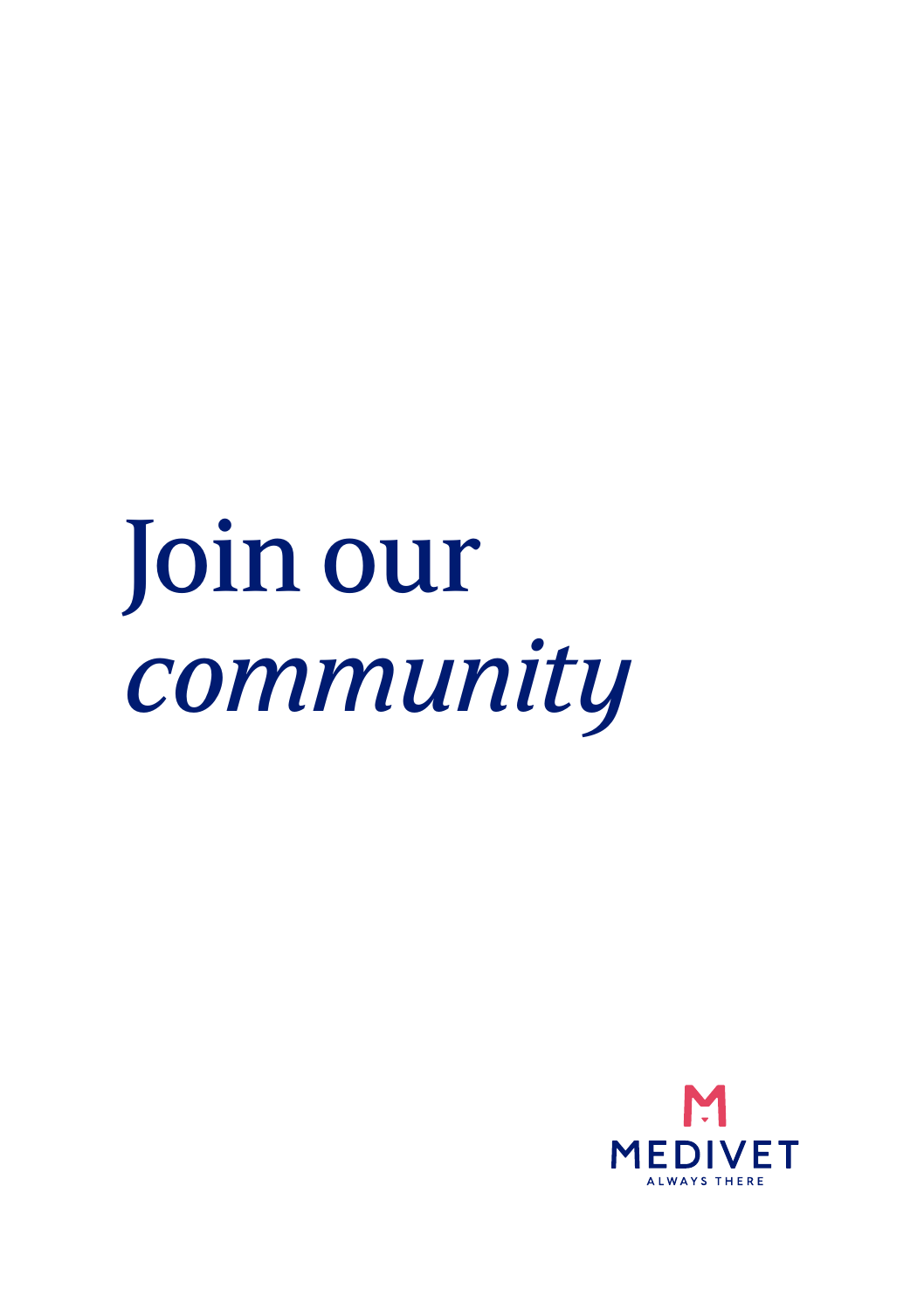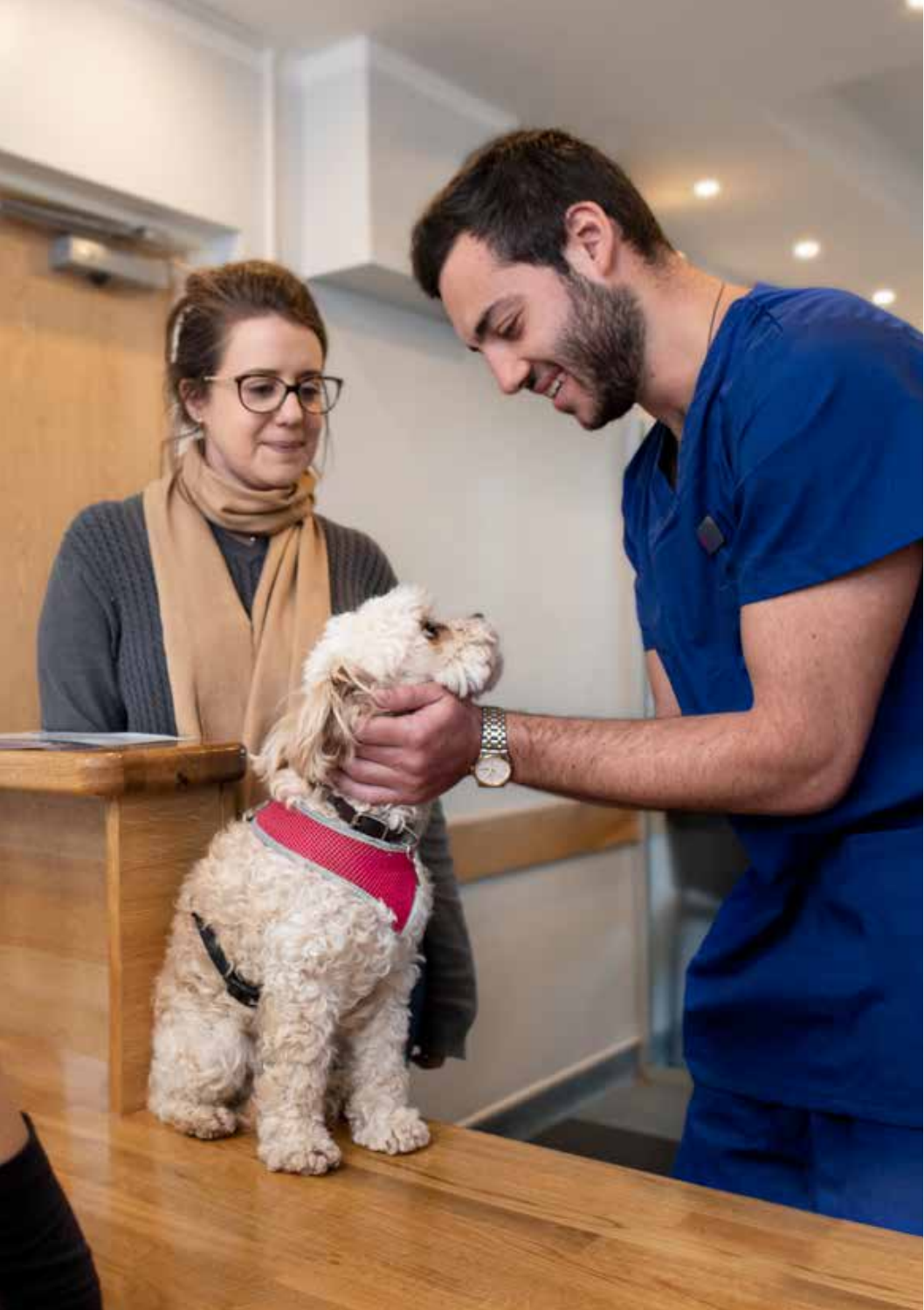## Introduction

Medivet is an ambitious and ever-expanding group, we're seeking like-minded practitioners to become part of our community.

Since Medivet was established in 1987, we've always defined ourselves as a Partnership; it's one of our strengths and truly part of our DNA. Our model is a genuine partnership, sharing responsibilities, costs, profits and success.

Our mission is simple: to deliver truly exceptional care to our clients and their pets, when they need it.

We build our community on trust, and as the practitioner you will always decide the best way to care for your patients in a way that suits them.

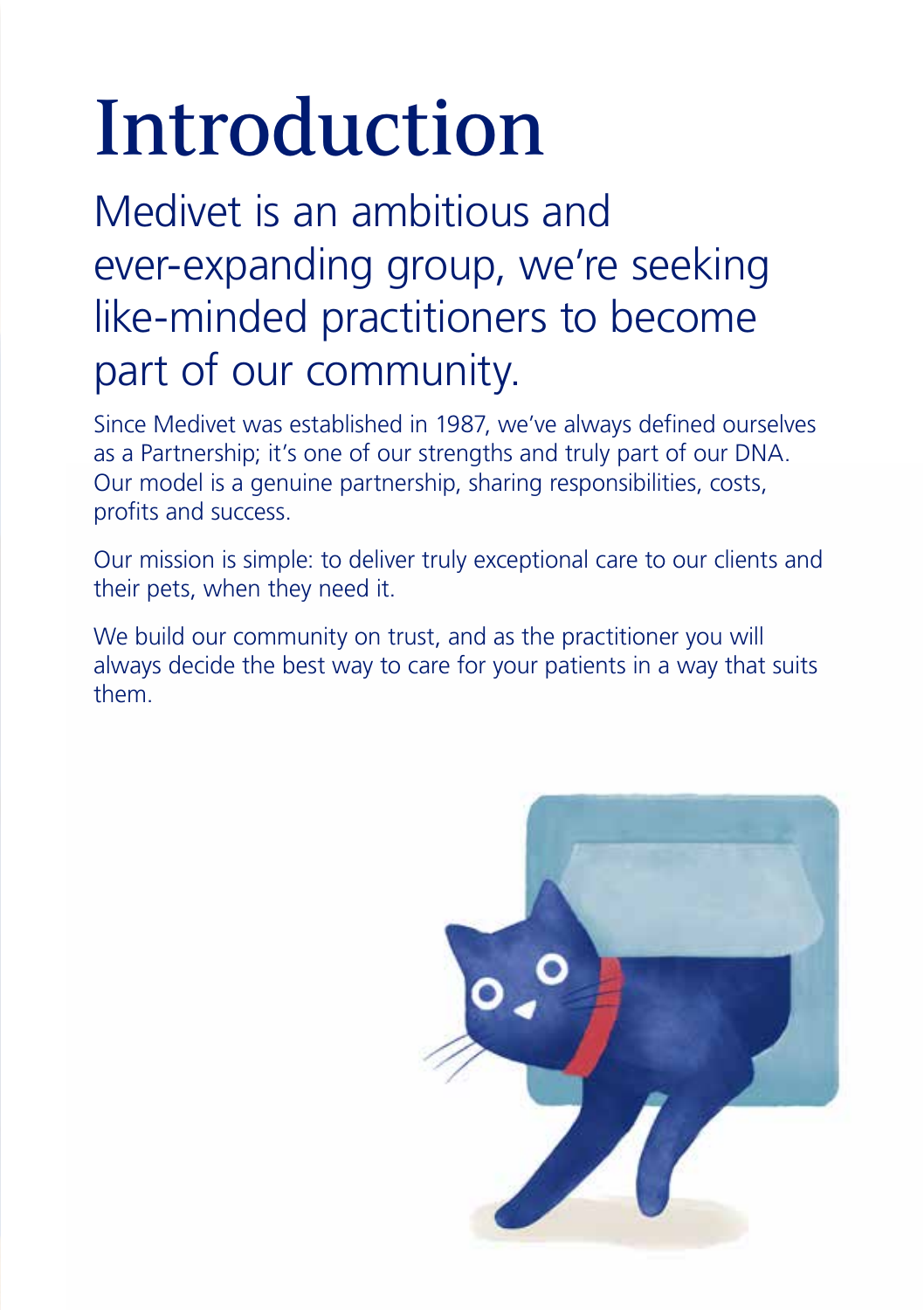We have a community of over 1,000 vets

including more than 150 Branch Partners who are true equity owners and partners with us. Our unique hub and spoke model allows our partners to offer the highest of clinical care with access to a wealth of knowledge, skills and equipment.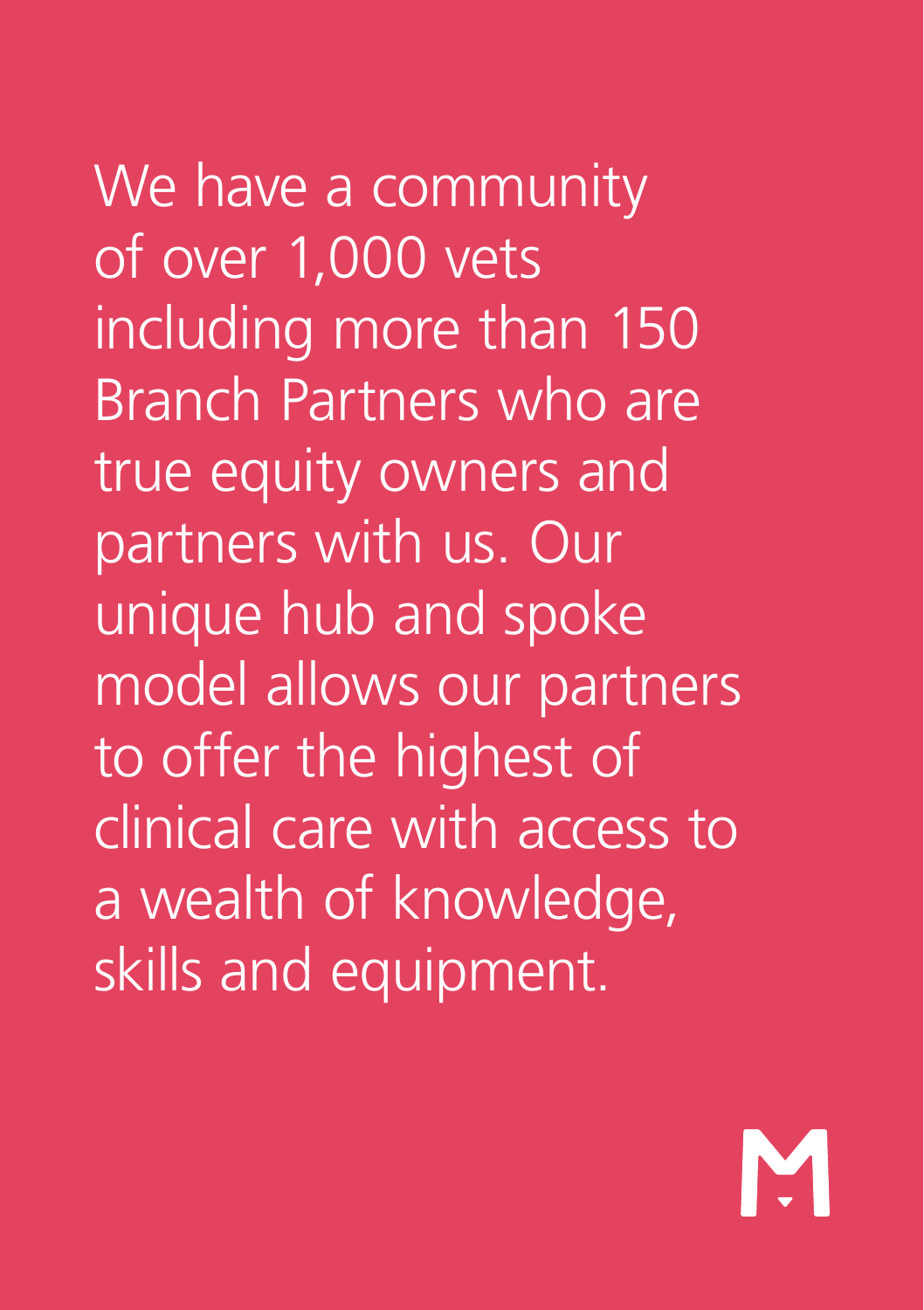### The benefits of *partnering* with Medivet

- $\triangleright$  Our Partnership model is a true Partnership we share in the costs and profit
- Even if you have the smallest clinic, joining Medivet will give you access to state of the art equipment and specialists in our group, enabling you to practice as a large hospital – this is made possible through our unique hub-and-spoke model
- ▶ Our Support Centre team will take care of all the non-clinical aspects of running a practice – giving you the option to get involved in as little or as much as you would like to
- You can take advantage of the skills, knowledge and experience of our entire 1,000-strong vet community
- You will have a dedicated Clinical Operations team to support you made up of qualified vets and nurses
- ▶ You will have complete clinical freedom in all aspects of your practice, our community is built on trust.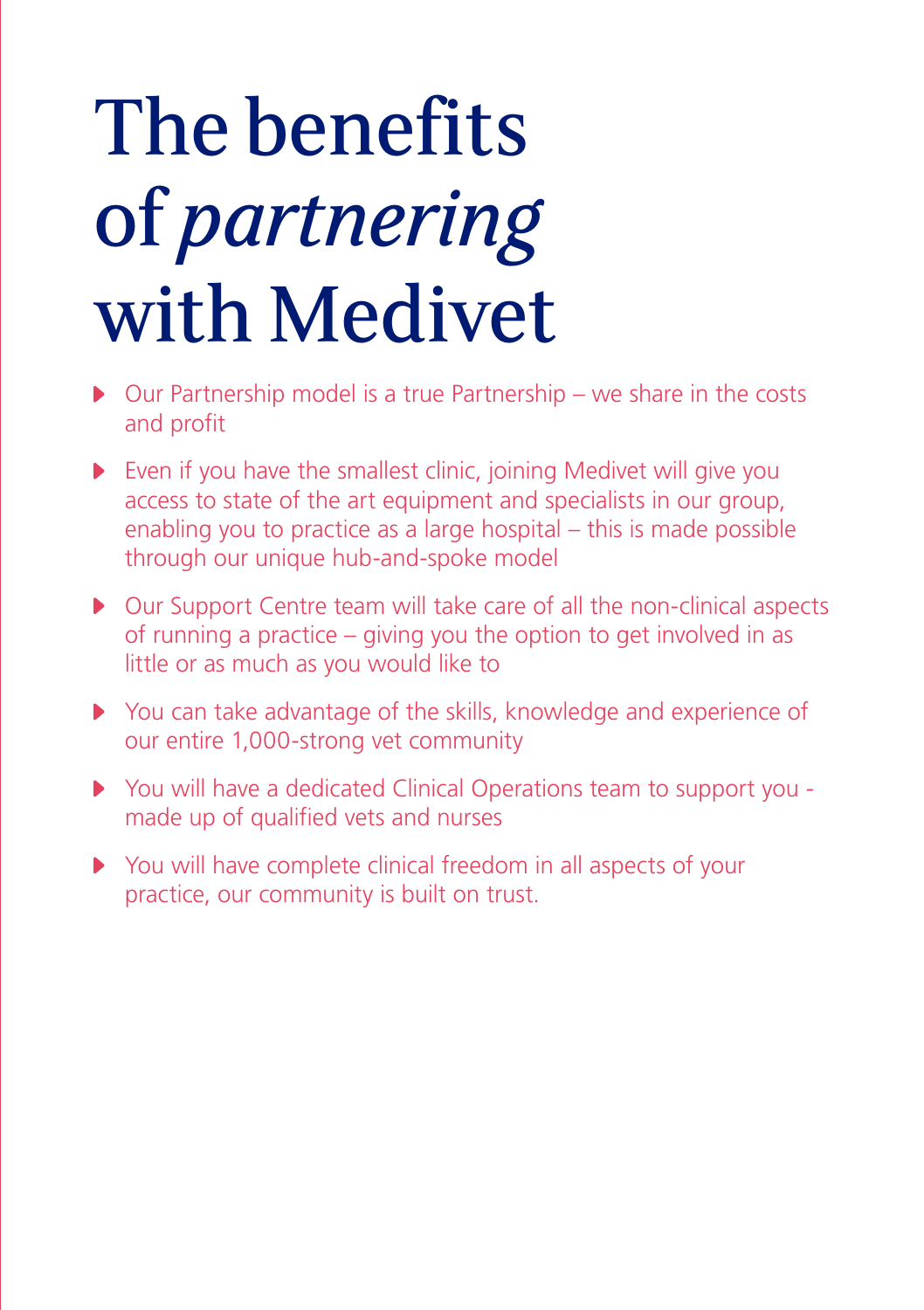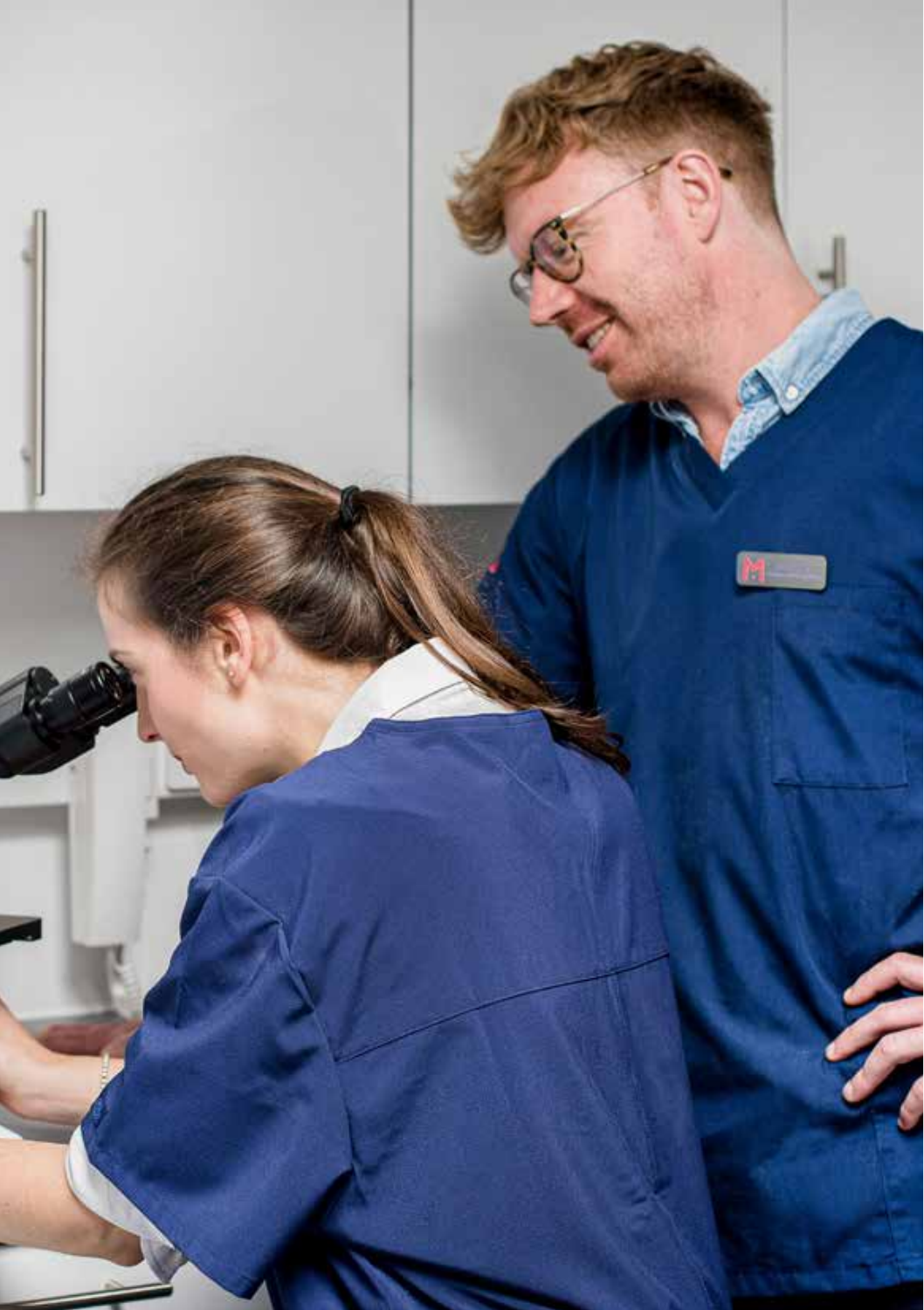We'll support you in finding the right practice whether that be a brand new start up or one of our existing clinics.

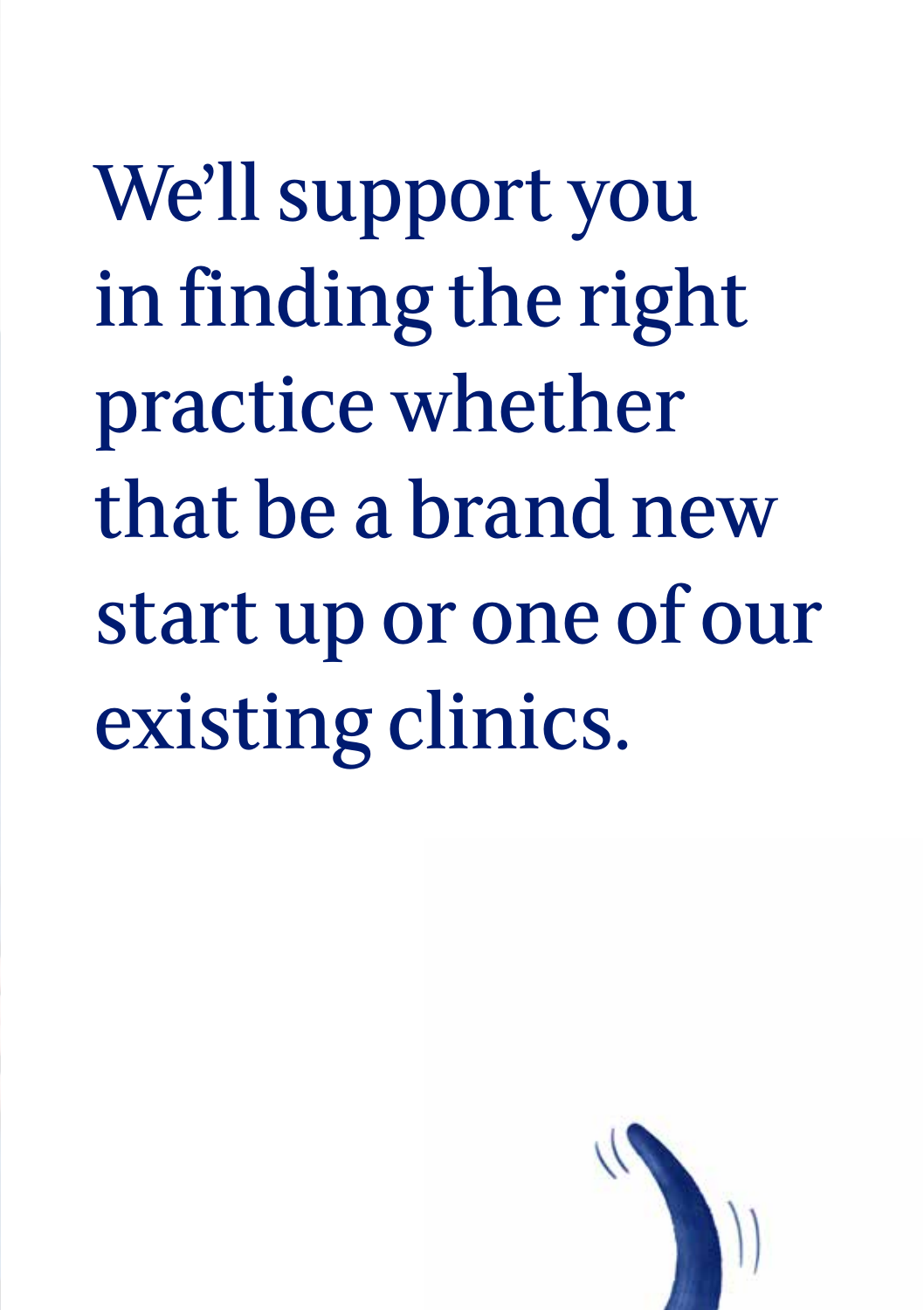

### The *process*

We have a dedicated team who will support you throughout the process and be in regular contact to answer any questions you might have.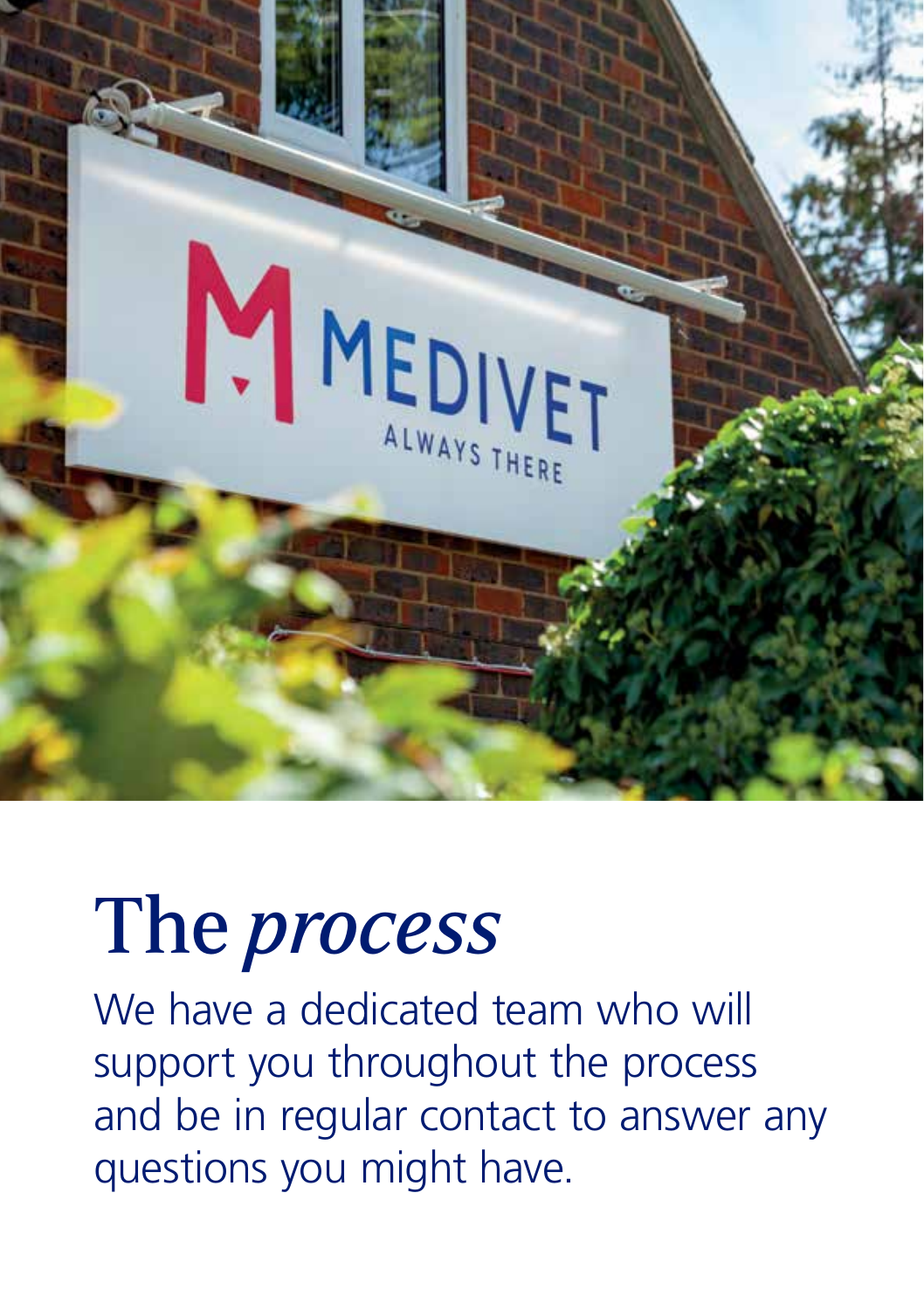

#### **Enquiry**

Please visit medivet.co.uk to enquire about joining our community or email **andrew.tartaglia@medivet.co.uk**

#### **Introductory phone call**

We will set up an introductory phone call between yourself and Andrew Tartaglia, our Head of Branch Partnerships. During this call Andrew will walk you through our Branch Partner model and answer any questions you may have

#### **Agree on a location**

We will establish which region you are interested in joining and direct your enquiry to our relevant Regional Director to find a suitable practice

#### **Valuation**

Once we have found you a suitable practice we will work behind the scenes to establish a valuation for the Partnership

#### **Finalise the agreement**

Once we have agreed on the valuation the relevant Regional Director and Andrew Tartaglia, our Head of Branch Partnerships will finalise the agreement with you and ensure the loan is secured

#### **Agree a start date**

This is the final stage, once the above stages have been completed we will work with you to agree on a suitable start date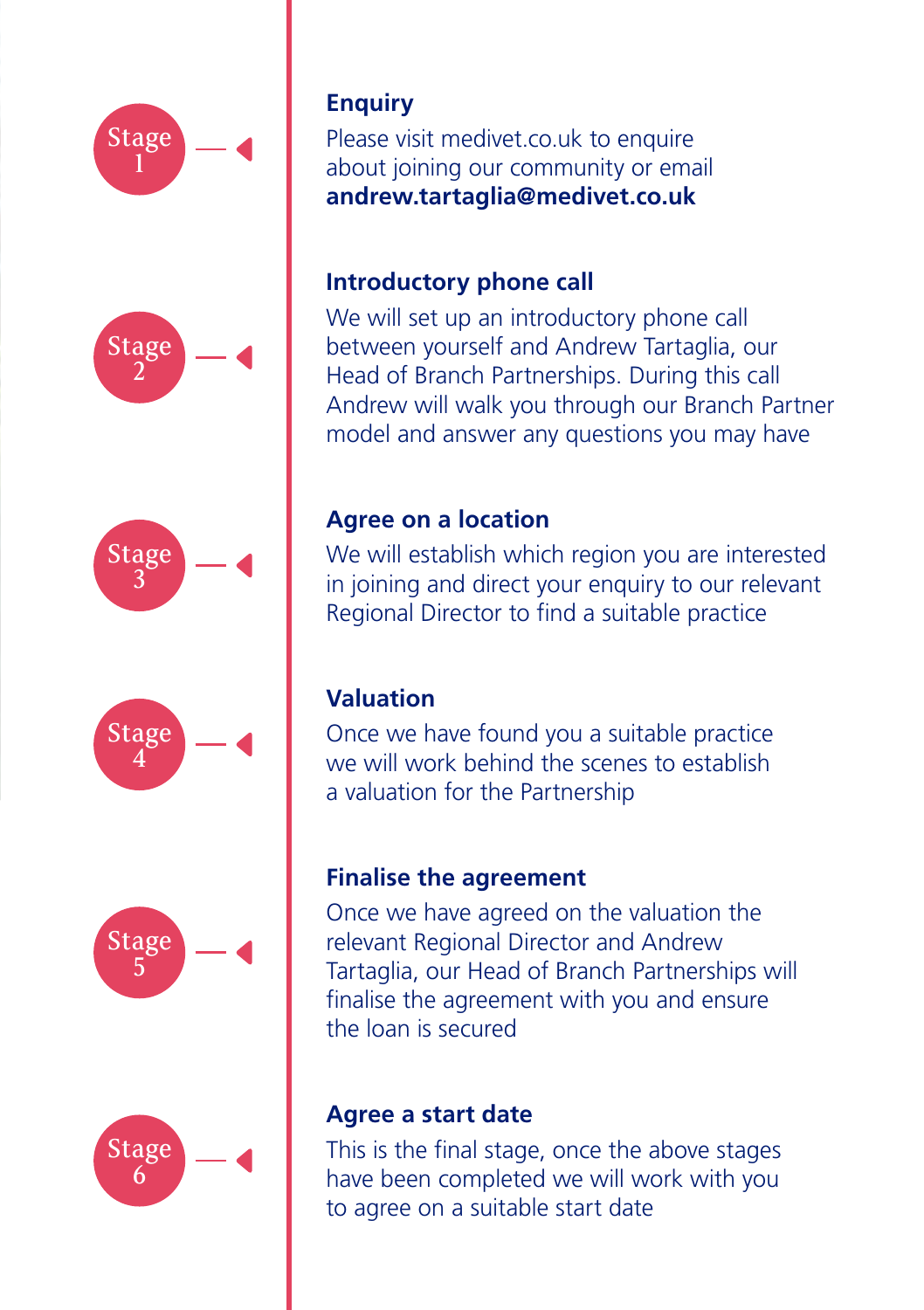

Reena Patel BSc (Hons) BVSc PgC (SAS) MRCVS **Branch Partner and Veterinary Surgeon** Medivet Pinner and Stanmore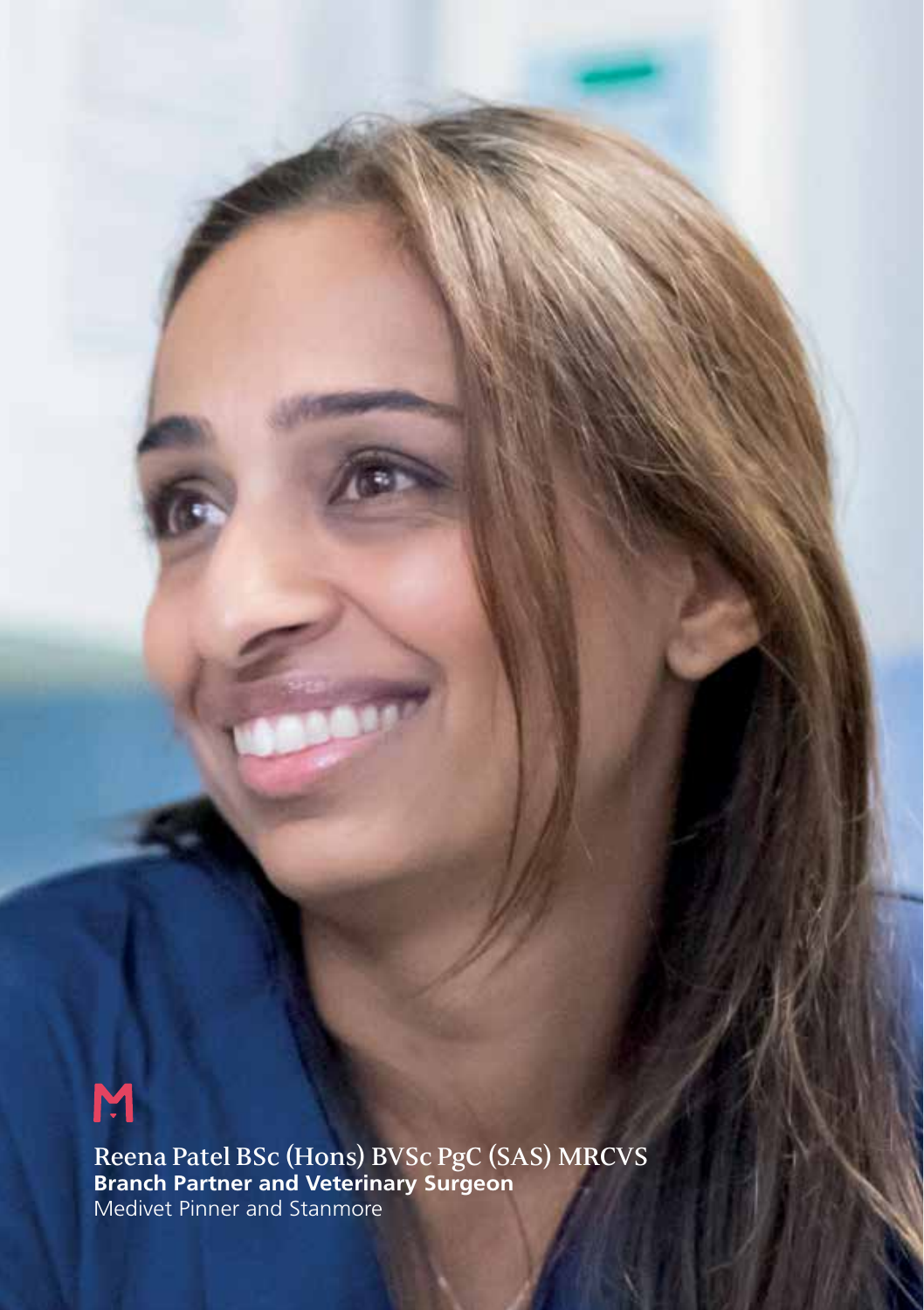Reena originally joined us as a receptionist at Medivet 24-Hour Hendon. After qualifying as a vet, she wanted to own her own practice – Medivet supported her in doing so. To begin with, she bought into Pinner before then joining forces with another Branch Partner to buy into Medivet Stanmore.

"I can be a vet pretty much most of the day, I am focusing on the science, the clients and animals - all the bits I really like. I still run the ethos that runs through the clinic, I manage my staff, I take care of the day to day but then all the other important admin stuff – I don't need to worry about so much – and that gets done to a really high standard as well."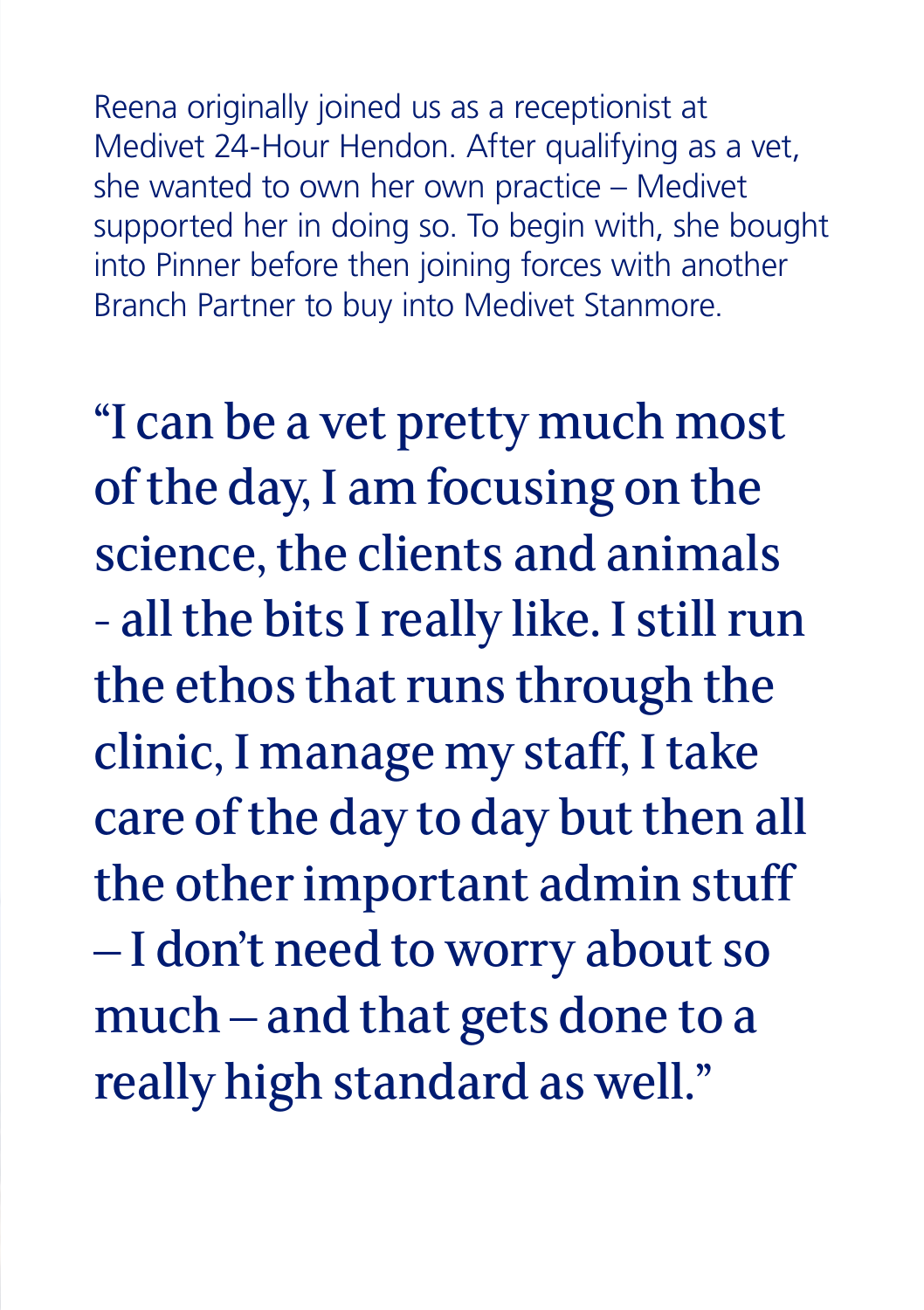Simon Cook MRCVS **Branch Partner and Veterinary Surgeon** Medivet 24-Hour Shrewsbury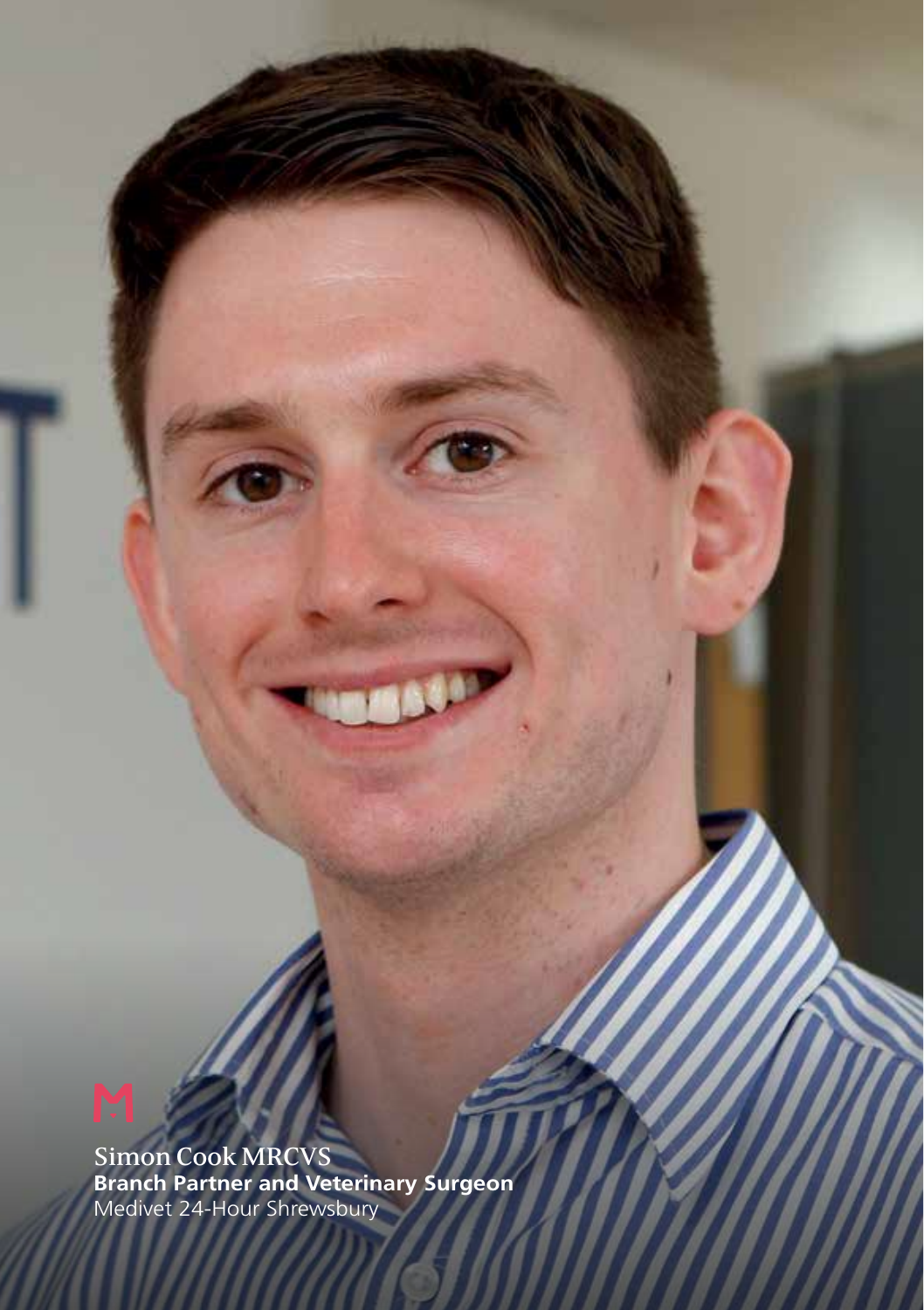Pearl Vets joined the Medivet community in 2016. Simon was already working there as a Veterinary Surgeon and had always dreamt of owning his own practice so he joined us as a Branch Partner.

"They are continually striving for excellence, that's what they want so their whole model of your hub and spoke is to try and allow a huge variety of practices to have access to top quality equipment, top quality care and that's reflected in their ethos and everything that they and do."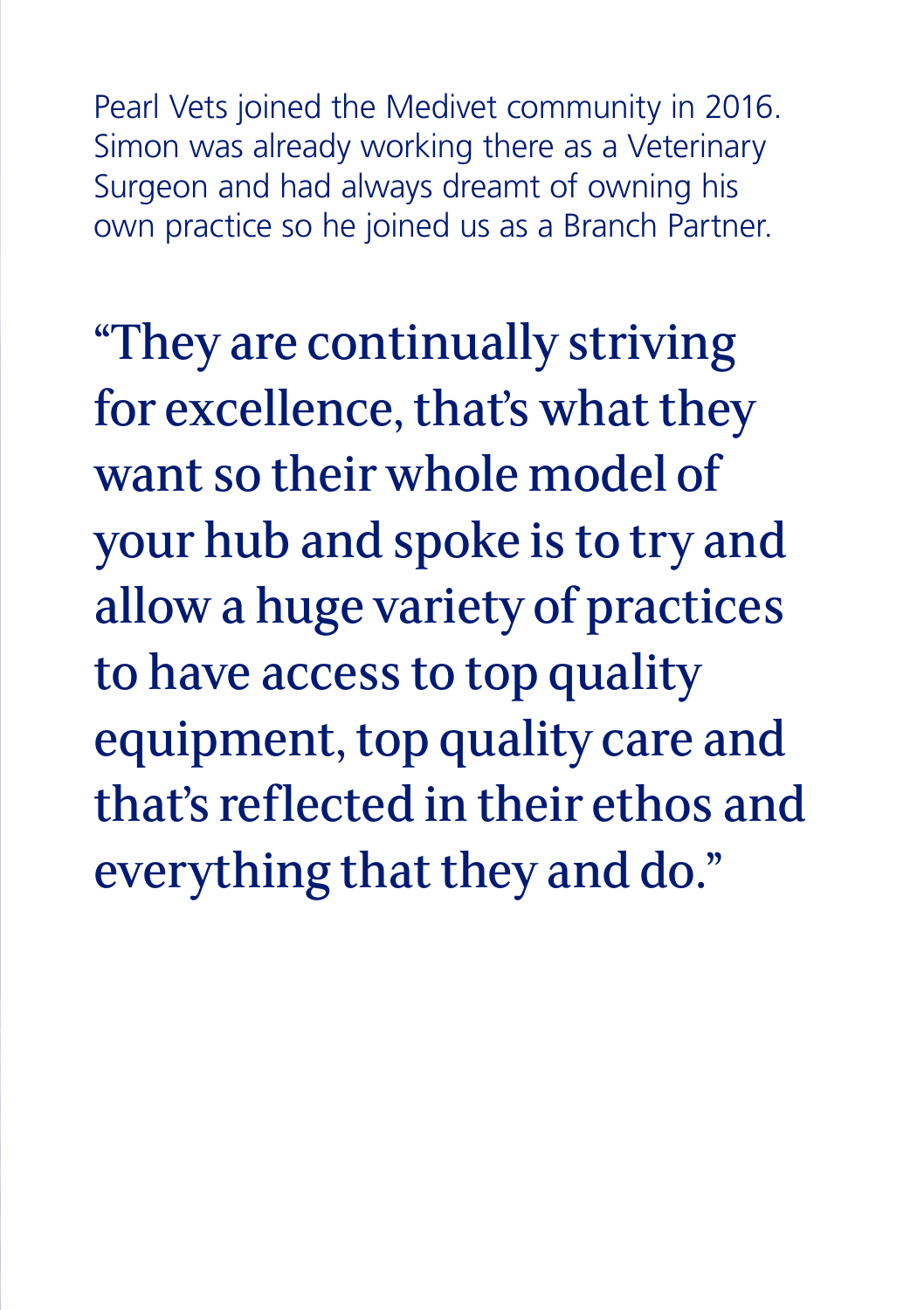

Andrew McVey MRCVS **Branch Partner and Veterinary Surgeon** Medivet Orrell Park, Anfield and Mossley Hill

 $\left( \bullet \right)$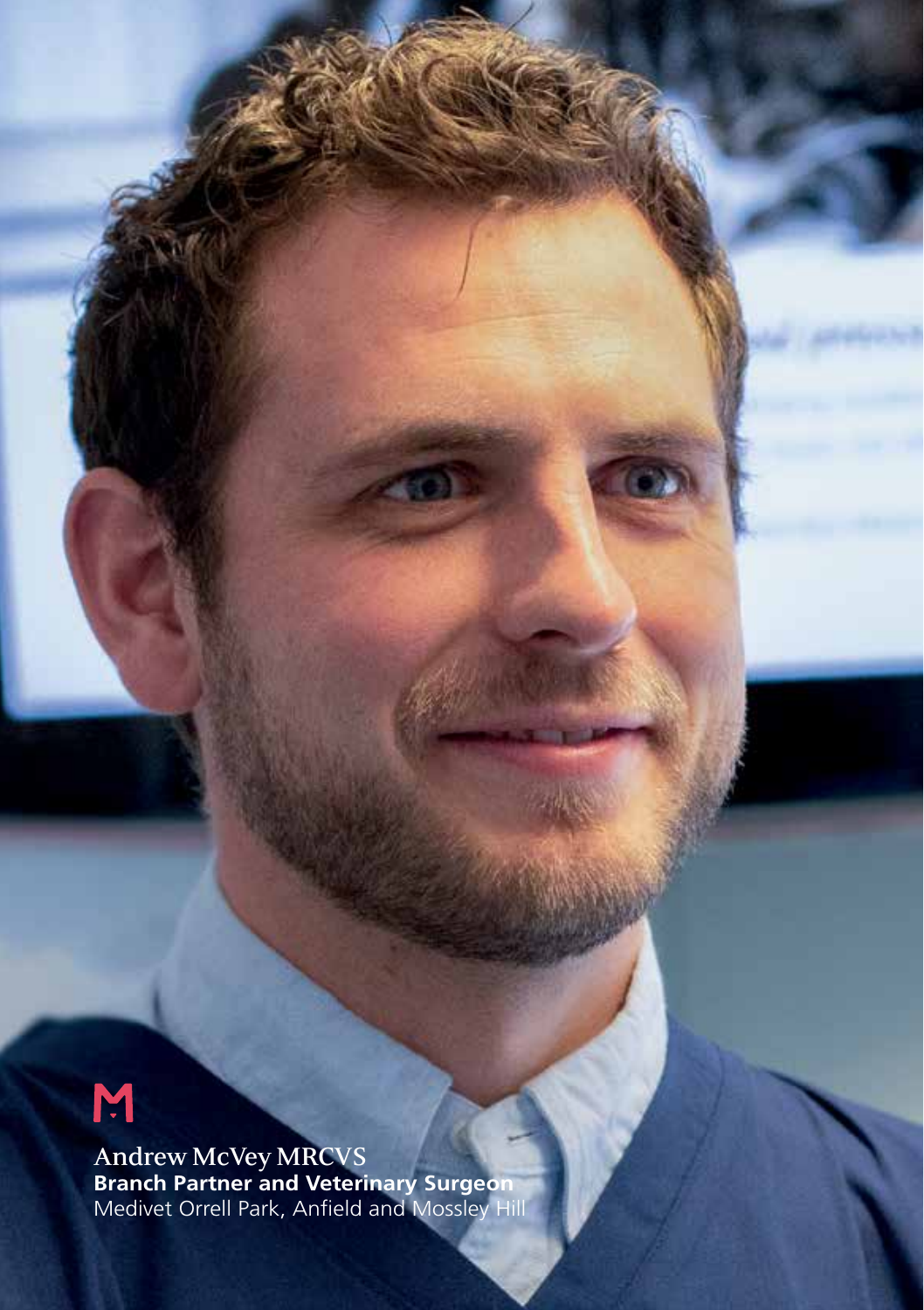Andrew's father Bryan sold his practice in Orrell Park to Medivet in 2014. Andrew then went on to purchase a share in the practice and join us as a Branch Partner before then going on to buy further shares in two neighbouring Medivet practices in Liverpool.

"Writing rotas, paying wages, employment law, buying drugs, running the health plan, all the administrative tasks that would take up an awful lot of time away from being client facing are now done centrally, so that I can focus on just looking after my clients, my staff and making sure the clinic is the way I want it to be."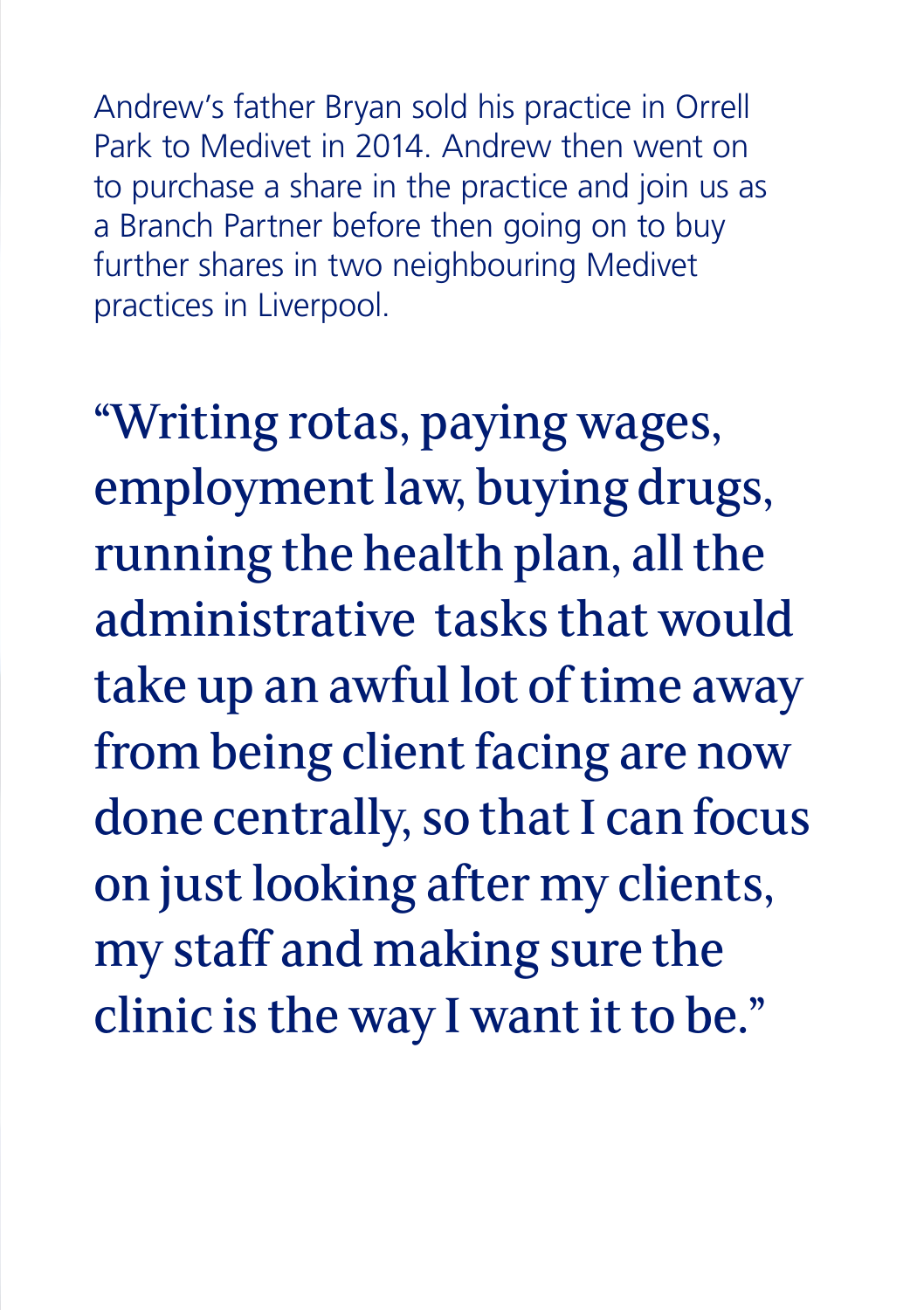



Louise Rayment-Dyble MRCVS **Branch Partner and Veterinary Surgeon** Medivet Horsford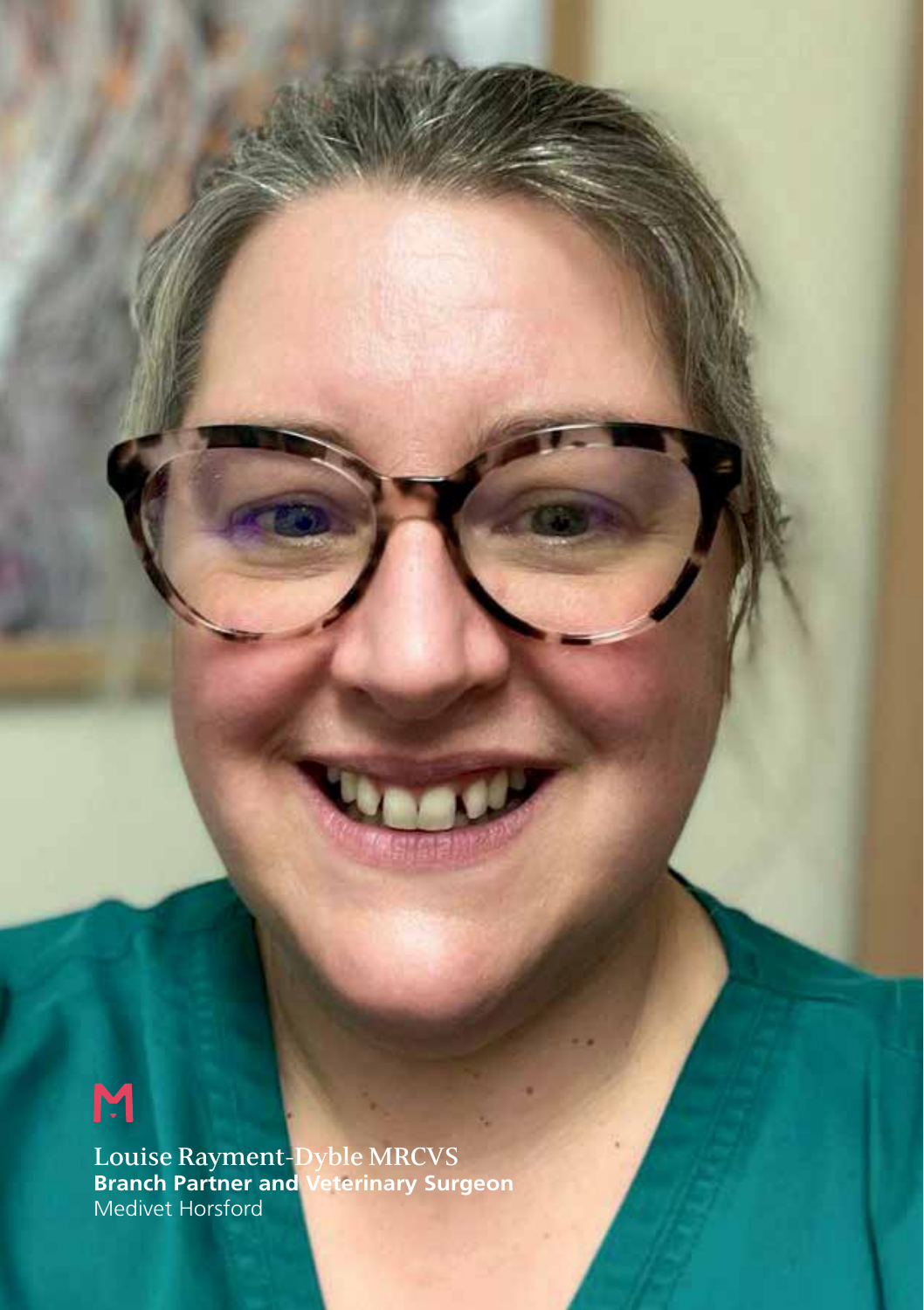Louise and Stuart joined the Medivet community with their practice, All Creatures in 2020. We're now working with them to grow Medivet Horsford into a 24-Hour site.

"Medivet has enabled us to join a group of 300 plus practices and we have already started to benefit from the things that brings. One of the things we are most excited about is that we are working towards becoming a main centre with the hub and spoke model, which is something that is unique to Medivet."